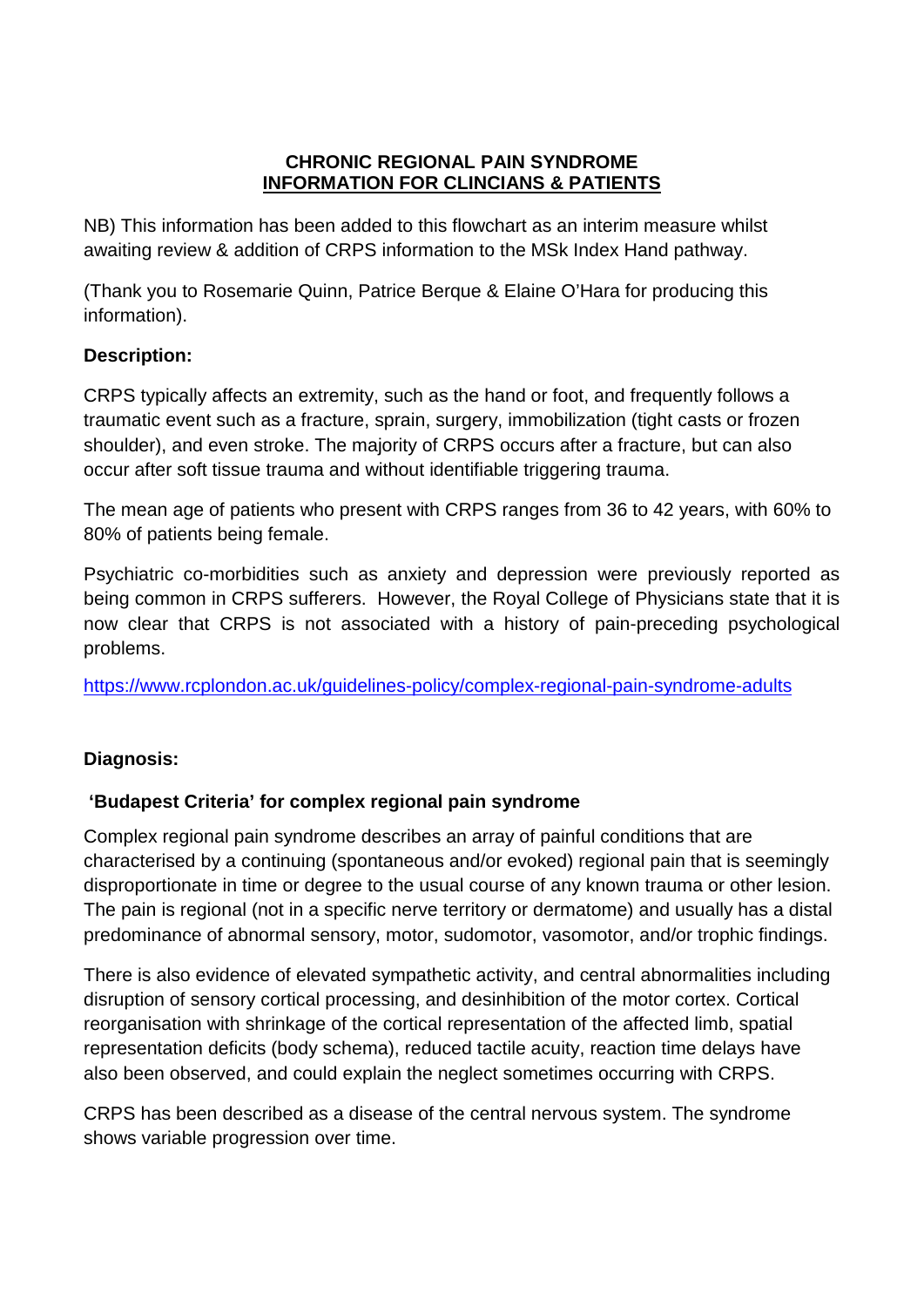## **To make the clinical diagnosis, the following criteria must be met:**

- Continuing pain, which is disproportionate to any inciting event.
- Must report at least one symptom in all four of the following categories:
	- a) sensory reports of hyperaesthesia and /or allodynia
	- b) vasomotor reports of temperature asymmetry and /or skin colour changes and /or skin colour asymmetry
	- c) sudomotor /oedema reports of oedema and/or sweating changes and /or sweating asymmetry
	- d) motor /trophic reports of decreased range of motion and /or motor dysfunction (weakness, tremor, dystonia) and /or trophic changes (hair, nail, skin).
- Must display at least one sign at time of evaluation in two or more of the following categories:
	- a) sensory evidence of hyperalgesia (to pinprick) and /or allodynia (to light touch and /or temperature sensation and /or deep somatic pressure and /or joint movement)
	- b) vasomotor evidence of temperature asymmetry  $(>1 °C)$  and /or skin colour changes and /or asymmetry
	- c) sudomotor /oedema evidence of oedema and /or sweating changes and /or sweating asymmetry
	- d) motor /trophic evidence of decreased range of motion and /or motor dysfunction (weakness, tremor, dystonia) and /or trophic changes (hair, nail, skin)
- There is no other diagnosis that better explains the signs and symptoms.

### **Differential Diagnosis:**

As CRPS is a clinical diagnosis of exclusion, it is important to rule out neurologic, rheumatologic, infectious, metabolic, and vascular diagnoses that can present with similar symptoms.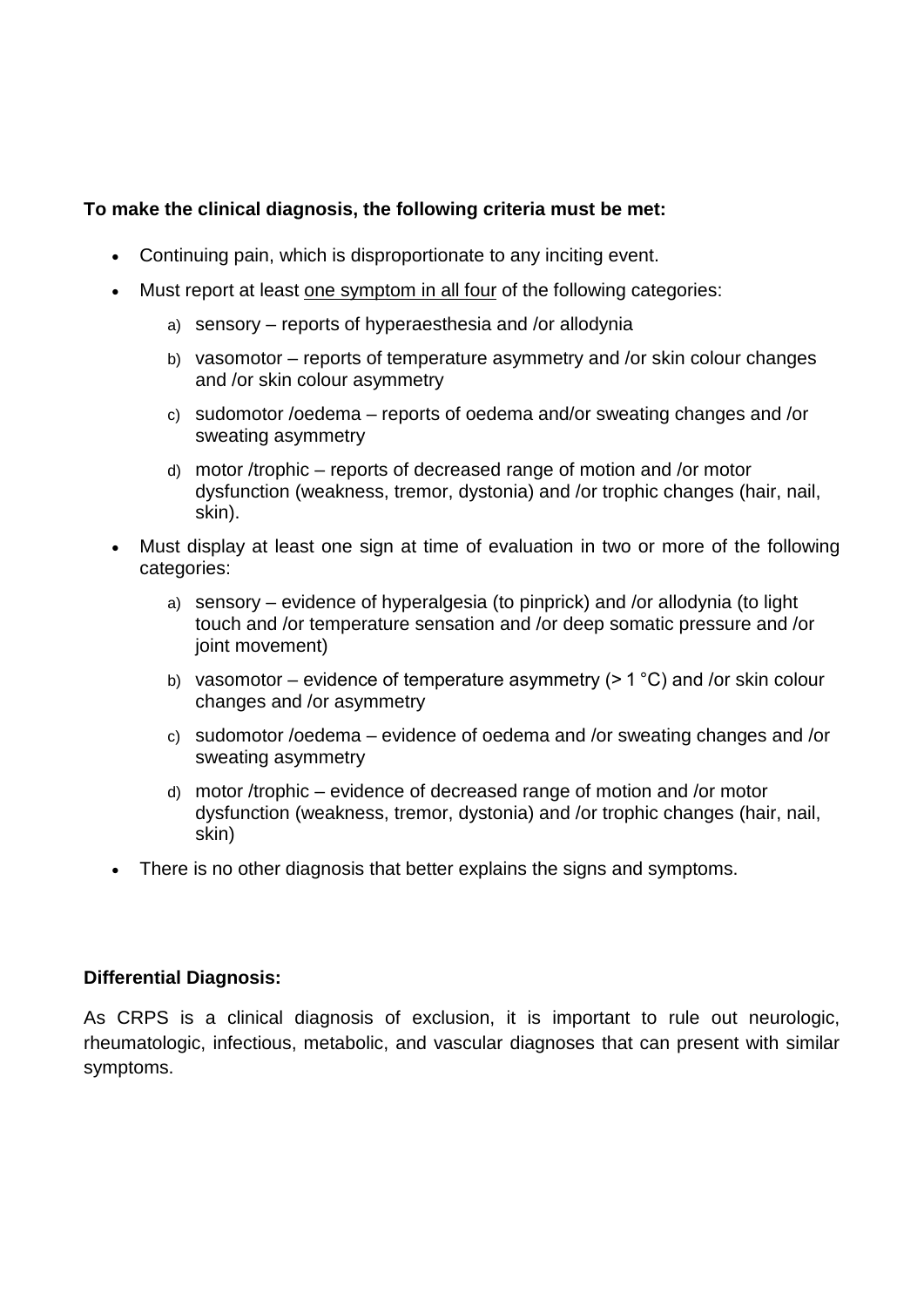#### **Management:**

<https://www.nhs.uk/conditions/complex-regional-pain-syndrome/treatment/>

Treatment for CRPS involves:

- **education and self-management** (advice about any steps you can take to help manage the condition)
- **physical rehabilitation** (to help improve your function and reduce the risk of longterm physical problems)
- **pain relief** (treatments to help reduce your pain)
- **psychological support** (interventions to help with the emotional impact of living with CRPS)
- **graded motor imagery** (to activate pre-motor cortical areas without evoking pain. This involves laterality recognition, motor imagery, and mirror therapy performed in that order).

#### **Guidelines:**

<https://www.rcplondon.ac.uk/guidelines-policy/complex-regional-pain-syndrome-adults>

<https://www.evidence.nhs.uk/search?q=complex%20regional%20pain>

<https://www.noigroup.com/evidence-base-for-graded-motor-imagery>

### **Physiotherapy and Patient Resources:** Education and self management resources.





286895 CRPS Desensitisation Bookle

286898 CRPS Mirror Booklet.pdf





<https://www.nhs.uk/conditions/complex-regional-pain-syndrome/treatment/>

<http://www.gradedmotorimagery.com/>

<https://www.noigroup.com/product/recogniseapp/>

(Recognise APP can be purchased from NOI Group-available on IoS and Android)